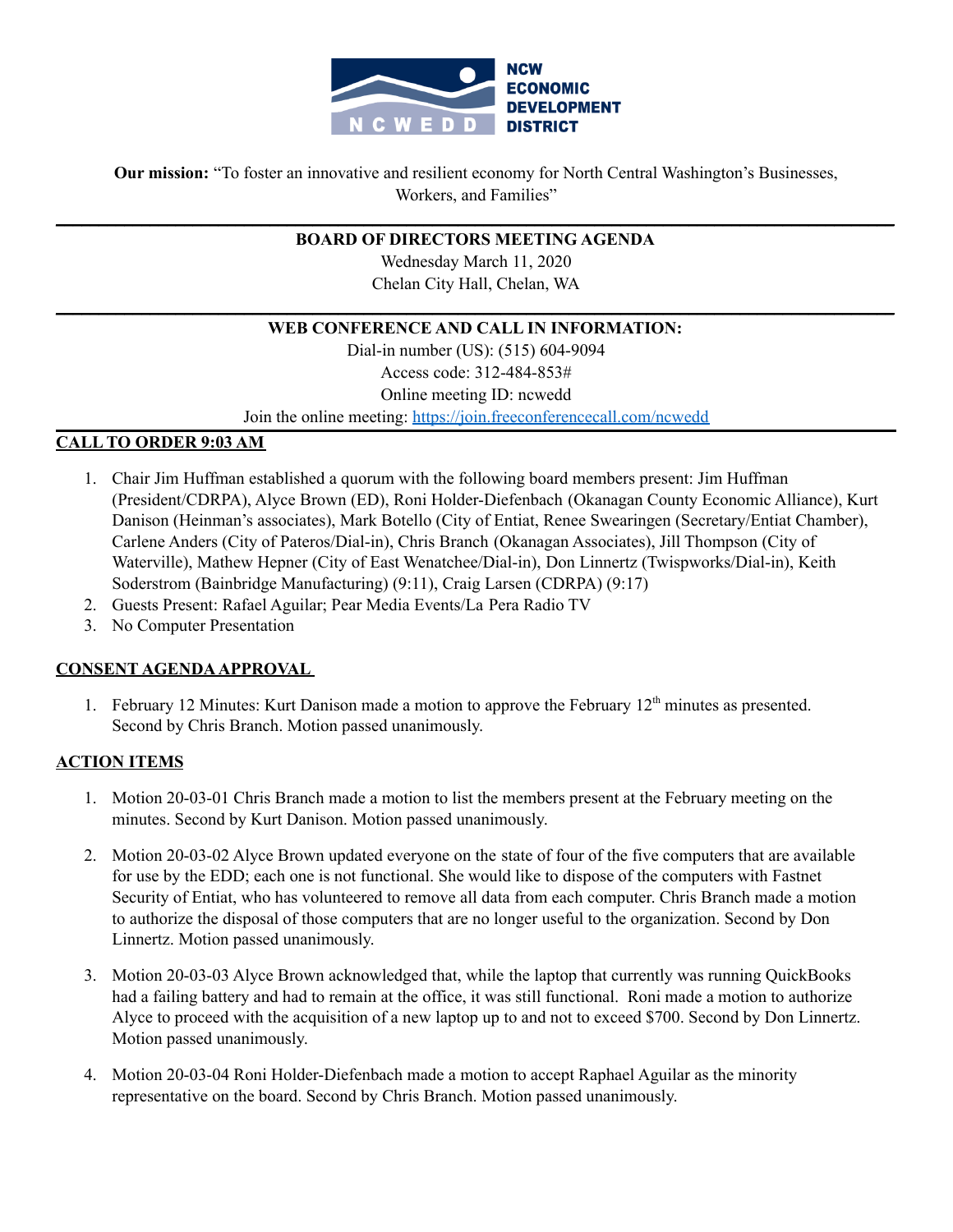# **DISCUSSION**

1. Memberships: Jim Huffman, Chair acknowledged the confusing nature of the current membership structure and formula for establishing membership. The board was in consensus that a new structure needs to be developed and a subcommittee put into place.

a. Membership Subcommittee: Jim Huffman, Chair requested two people from each county volunteer for the subcommittee: Chris Branch (Okanagan), Mark Botello (Douglas), Craig Larsen (Chelan) all volunteered. With no other volunteers the Chair asked each to pick another person from their county to join them. First orders of business for the subcommittee is to look at the new structure of membership, to ensure a well-rounded board, and to look at methods to recruit new members. Suggestion to recommend and teach Trends.

2. Trends: Alyce Brown updated everyone on the finances associated with Trends. She adjusted QuickBooks to include a "Restricted" account specific to Trends. \$11,000 of the \$21,000 owed had been deposited into the Trends account. The Port has not yet committed \$7,000, waiting on explanation. Invoices have been sent to City of Rock Island (\$250), North Central Washington Association of Realtors (\$250). Connections have been made with the Communications Director for Washington Department of Transportation.

3. CEDS: Alyce Brown reminded the board of the May 31 st deadline for updating the EDA report as well as the financial and progress reports due the end of April. Strong suggestions have been made by the EDA to ensure that the NCWEDD CEDS align with the EDA CEDS. Alyce Brown will initiate the subcommittee.

a. CEDS Subcommittee: Jim Huffman, Chair reestablished the CEDS Committee: Jim Huffman, Don Linnertz, Roni Holder-Diefenbach, Renee Swearingen, Kurt Danison, and Carlene Anders (Tentative).

4. Budget: Alyce Brown will be working with Stacy Luckensmeyer, Treasurer to establish a working monthly budget.

6. Audit: Alyce Brown is looking for different avenues in which the organization can get an audit, concentrating on controlling cost. 2016 Audit cost \$3500 for 12 hours. She also would like to include Financial and Policy audits in the budgets on a three-year rotation starting 2023.

7. Virus Protection Plan: Jim Huffman proposed that the next meeting be by telephone. Craig Larsen suggested to instead use CTC.

# **EXECUTIVE DIRECTOR / MARKETING AND EVENTS UPDATE**

- 1. Alyce Brown attended the NorthStar Opportunity Zone Regional working group on February 19, 2020. OZ University was the main focus. At the end of April there will be a 2-day event with the EPA.
- 2. Supernova: Q&A in Cashmere was a success. Brewster has come on board as a partner. There are fourteen current submissions. Alyce encouraged the board to promote Supernova to any business they feel would benefit. Upcoming events include Traction Advantages "Best Practices Tools for Startups/Entrepreneurs/Small Businesses" on April 2 at the Wenatchee Public Library and April 9 at the Twelve Tribes Casino—both free and open to the public. Start-Up Bootcamp will start March 21 through May 22 and the Wenatchee Valley College--this is free to Supernova applicants. Public Pitch Night with the Apple Sox is July 13—public is welcome to purchase \$25 ticket to join.
- 3. Other Events: Chelan/Douglas Familiarization tour on May 7<sup>th</sup>, CHI Midterm report due on April 3, 2020.
- 4. Grants: USDA Grant is due end of March for Supernova 2021. Asking for \$40,000.
- 5. OZ Workshop 101: Alyce asked if the board would be interested in moving forward with a remedial OZ class. Discussion was had about the role that local government should play in Opportunity Zones in comparison to the role of other organizations. There was a consensus that the role of the EDD was to support not invest and that the